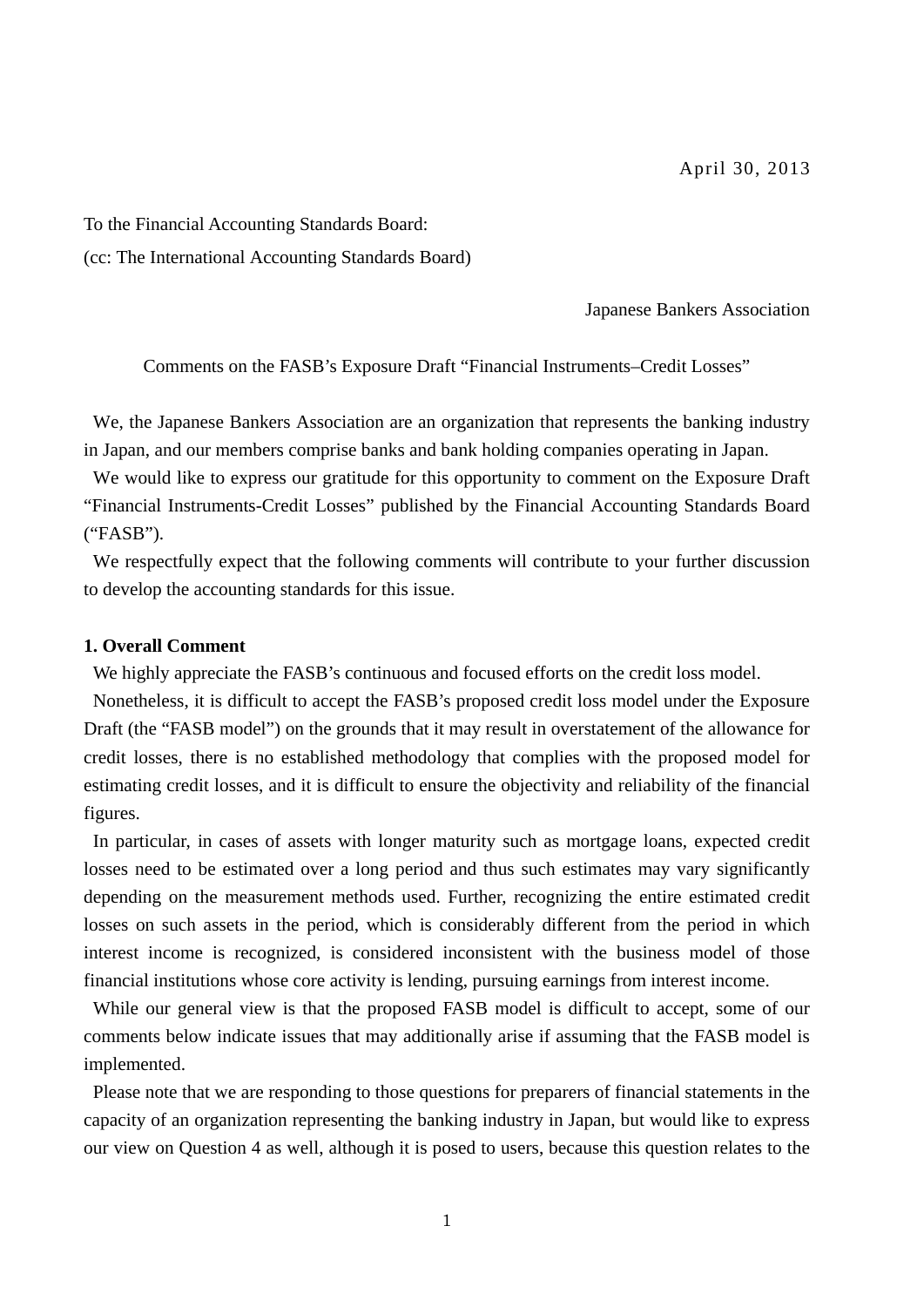fundamental element of the FASB model.

#### **2. Convergence**

We respectfully expect that the FASB and the International Accounting Standards Board collaborate and develop a common credit loss model. Different disclosures by financial institutions across the jurisdictions may undermine the purpose of financial statements to provide users with useful financial information for their economic decision-making, failing to contribute to the users' benefits.

In addition, a common credit loss model is recommended from a cost-benefit perspective because it should reduce the burden on preparers in practice which would be significant. Therefore, both Boards are expected to reconsider developing an operable common credit loss model.

#### **3. Our Comments on Specific Questions of Exposure Draft**

**Question1:** Do you agree with the scope of financial assets that are included in this proposed Update? If not, which other financial assets do you believe should be included or excluded? Why?

#### (Our Position)

We do not agree with the proposed scope.

### (Rationale)

Similar to financial assets within the proposed scope, financial guarantees provided by financial institutions is a type of businesses to earn fee income to cover expected credit losses, and thus should be included in the scope.

**Question 4:** The Board has twice considered credit loss models that would permit an entity not to recognize certain expected credit losses. In the January 2011 Supplementary Document, the Board considered a model that would permit an entity not to recognize some credit losses expected to occur beyond the foreseeable future. In the recent discussions on the three-bucket impairment model, the Board considered a model that would permit an entity only to recognize lifetime credit losses for loss events expected to occur within a 12-month horizon. Instead, the proposed amendments would require that at each reporting date an entity recognize an allowance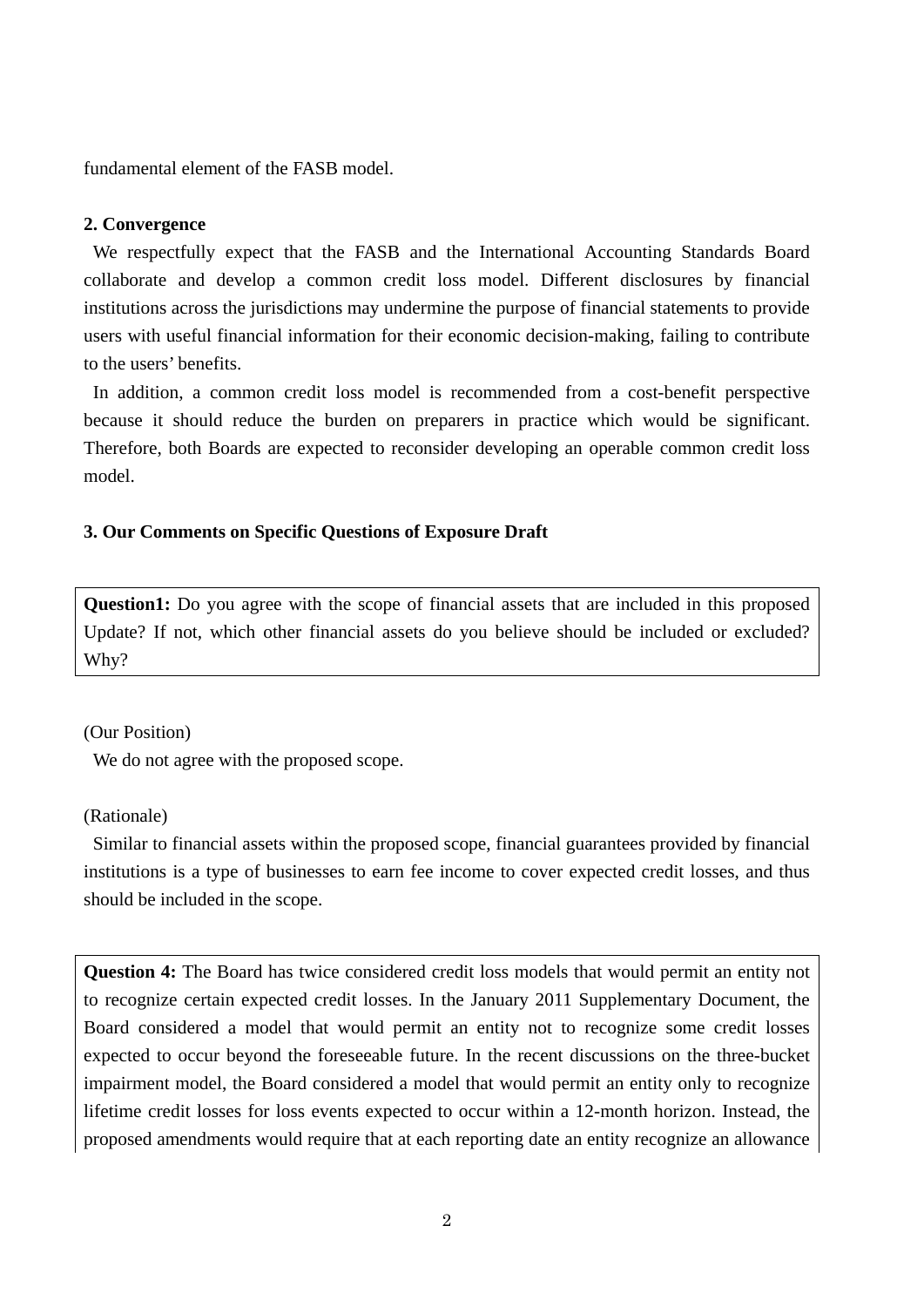for *all* expected credit losses. Do you believe that recognizing *all* expected credit losses provides more decision-useful information than recognizing only *some* of the expected credit losses? If not, how would you determine which expected credit losses should not be recognized (for example, 12 months or similar foreseeable future horizon, initial recognition threshold, and so forth)?

#### (Our Position)

We do not believe that recognizing all expected credit losses provides decision-useful information.

#### (Rationale)

Unlike financial assets for which impairment has been recognized, financial assets with lower credit risk consist of credits for which payment is made pursuant to the initial contractual terms, and financial institutions can expect to earn interest income over the remaining period. Therefore, it is more reasonable to recognize expected credit losses allocated over the remaining period (e.g. that of 12 months) rather than recognizing all expected credit losses. This approach is more consistent with the business model of those financial institutions whose core activity is lending, which sets the interest rate to cover expected credit losses and pursues earnings from interest income.

In other words, at the time of origination of loans, credit losses expected to occur during the entire term are reflected in the pricing. It is therefore obviously an overstatement to recognize all credit losses expected to occur over the life of the loans in the period, which is considerably different from the period in which interest income is recognized, if the credit quality of such loans has not deteriorated.

Further, expected credit losses on financial assets over the remaining period may vary significantly depending on the assumptions used for estimation. As a result, for those assets with a considerably long maturity, such as mortgage loans, it is difficult to ensure the accuracy and appropriateness of an estimate of expected credit losses which needs to reflect prepayments and other factors, and thus fails to provide users of financial statements with useful financial information for their economic decision-making.

**Question 9:** The proposed amendments would require that an estimate of expected credit losses be based on relevant information about past events, including historical loss experience with similar assets, current conditions, and reasonable and supportable forecasts that affect the expected collectibility of the financial assets' remaining contractual cash flows. Do you foresee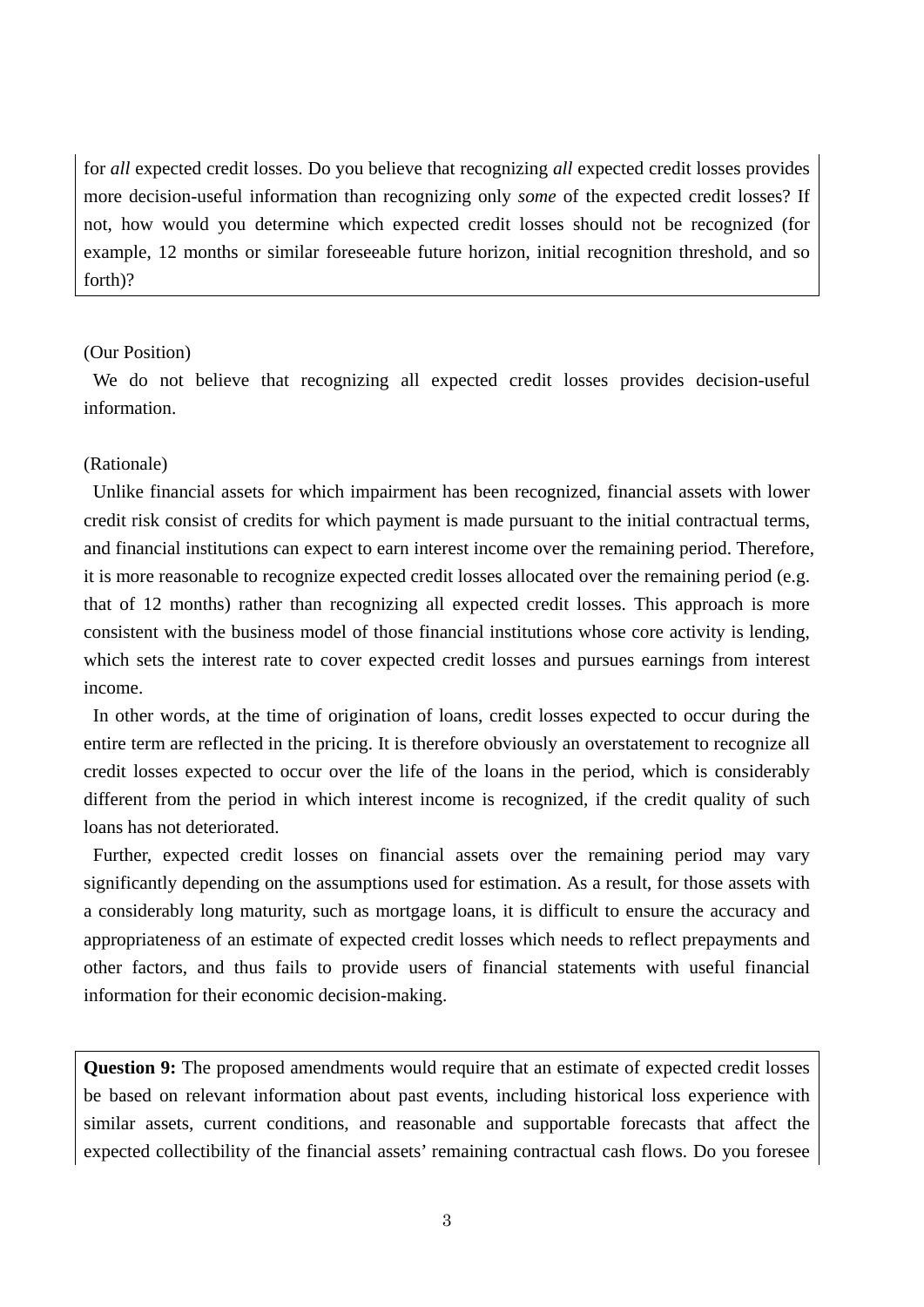any significant operability or auditing concerns or constraints in basing the estimate of expected credit losses on such information?

## (Our Comment)

As the proposed amendments require the reporting entity to take into account a variety of factors in estimating expected credit losses, some operability concerns are foreseen such as management's judgment, ensuring of objectivity, and the high uncertainty inherent in long-term estimations. We are particularly concerned about those cases where sufficient data for estimating expected credit losses is unavailable, and respectfully expect the FASB to further discuss this issue.

**Question 10:** The Board expects that many entities initially will base their estimates on historical loss data for particular types of assets and then will update that historical data to reflect current conditions and reasonable and supportable forecasts of the future. Do entities currently have access to historical loss data and to data to update that historical information to reflect current conditions and reasonable and supportable forecasts of the future? If so, how would this data be utilized in implementing the proposed amendments? If not, is another form of data currently available that may allow the entity to achieve the objective of the proposed amendments until it has access to historical loss data or to specific data that reflects current conditions and reasonable and supportable forecasts?

# (Our Comment)

It is difficult to provide a general view regarding the data availability because it may depend on the methodology applied to or the required level for an estimate of expected credit losses. In our opinion, this issue, especially with regard to data collection over a long period, needs to be tackled when the proposed amendments are finalized.

**Question 11:** The proposed amendments would require that an estimate of expected credit losses always reflect both the possibility that a credit loss results and the possibility that no credit loss results. This proposal would prohibit an entity from estimating expected credit losses based solely on the most likely outcome (that is, the statistical mode). As described in the Implementation Guidance and Illustrations Section of Subtopic 825-15, the Board believes that many commonly used methods already implicitly satisfy this requirement. Do you foresee any significant operability or auditing concerns or constraints in having the estimate of expected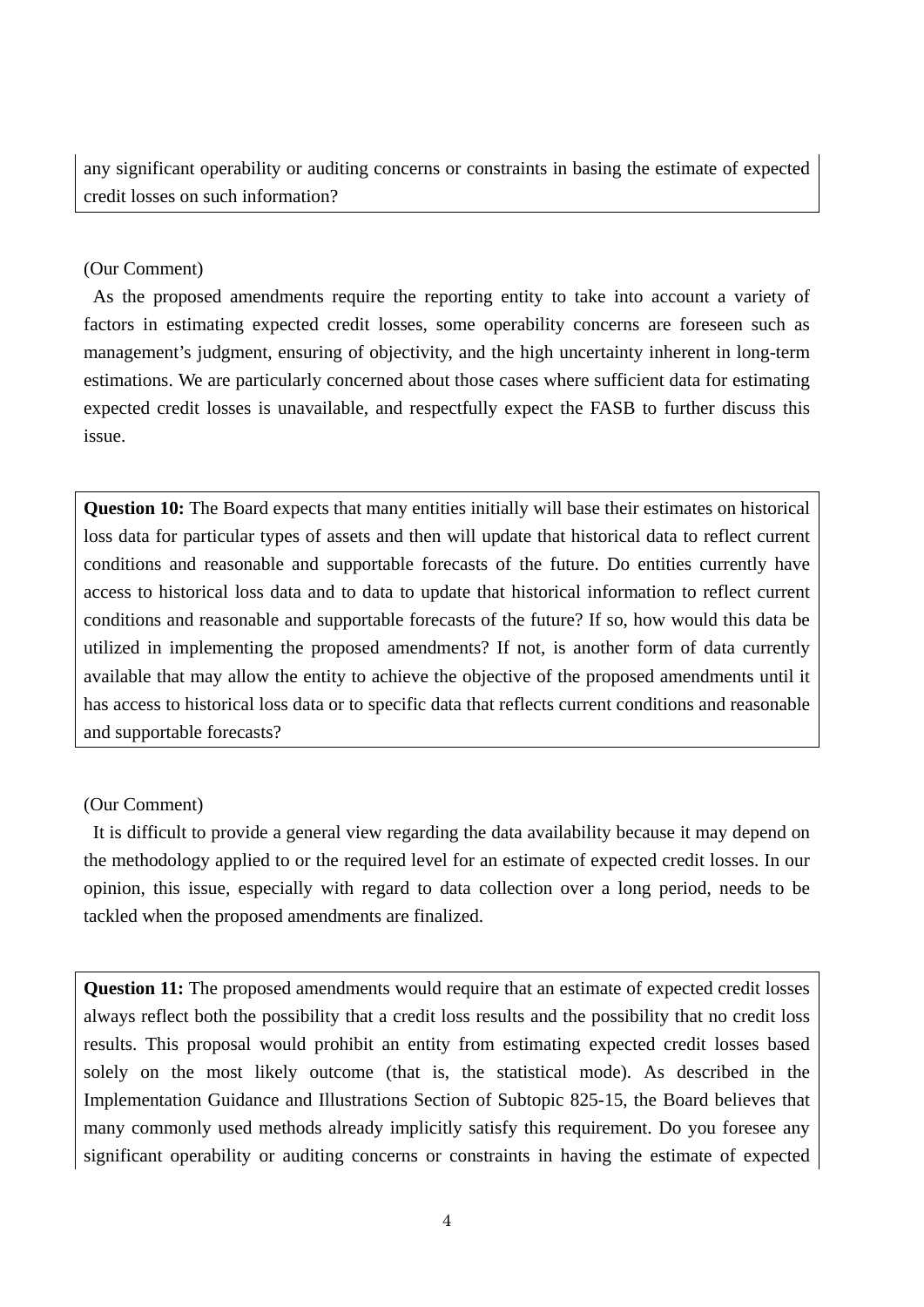credit losses always reflect both the possibility that a credit loss results and the possibility that no credit loss results?

## (Our Position)

We basically foresee no particular concerns on this issue.

It is however requested that the FASB make careful considerations on whether to apply the FASB model to debt securities.

## (Rationale)

It is considered that there is no major concern because as described in the Exposure Draft, those measurement methods generally accepted in Japan such as historical loan loss ratios (loss-rate method) and the probability of default (probability-of-default method), already satisfy this proposed requirement.

However, from a cost-benefit perspective, it is requested that the FASB give careful consideration to the application of the FASB model to debt securities, because for example entities would need to consider how to reflect expected credit losses to highly-rated government bonds and may be forced to change current practice to more complicated manner.

**Question 12:** The proposed amendments would require that an estimate of expected credit losses reflect the time value of money either explicitly or implicitly. Methods implicitly reflect the time value of money by developing loss statistics on the basis of the ratio of the amortized cost amount written off because of credit loss and the amortized cost basis of the asset and by applying the loss statistic to the amortized cost balance as of the reporting date to estimate the portion of the recorded amortized cost basis that is not expected to be recovered because of credit loss. Such methods may include loss-rate methods, roll-rate methods, probability-of-default methods, and a provision matrix method using loss factors. Do you foresee any significant operability or auditing concerns or constraints with the proposal that an estimate of expected credit losses reflect the time value of money either explicitly or implicitly? If time value of money should not be contemplated, how would such an approach reconcile with the objective of the amortized cost framework?

## (Our Position)

There are operability concerns where expected credit losses are estimated collectively.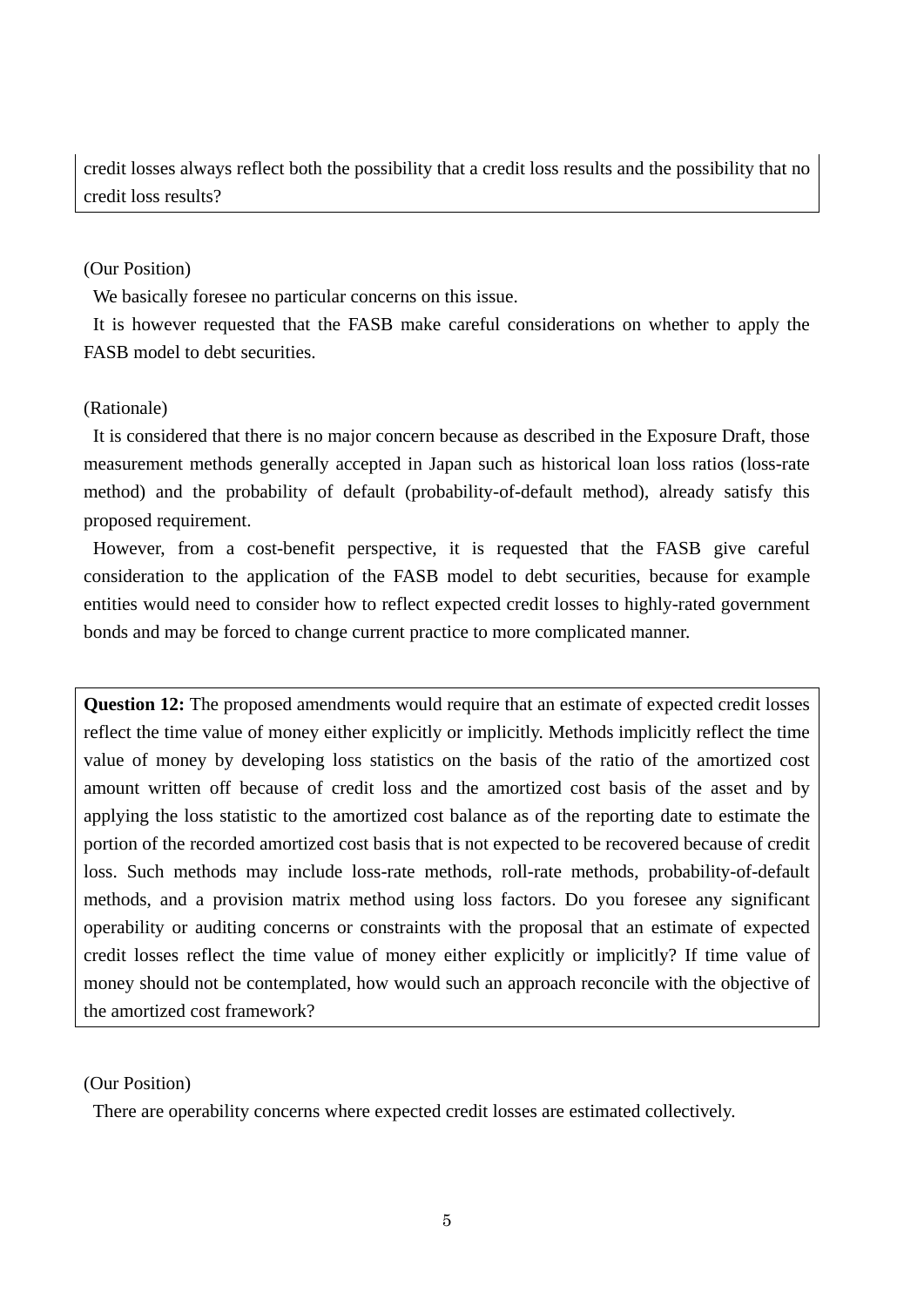### (Rationale)

There is no particular concern if those measurement methods generally accepted in Japan such as historical loan loss ratios (loss-rate method) and the probability of default (probability-of-default method) could be construed as implicitly reflecting the time value of money. Rather, it would be difficult to apply a method which involves discounting using an effective interest rate where expected credit losses are estimated collectively.

**Question 13:** For purchased credit-impaired financial assets, the proposed amendments would require that the discount embedded in the purchase price that is attributable to expected credit losses at the date of acquisition not be recognized as interest income. Apart from this proposal, purchased credit-impaired assets would follow the same approach as non-purchased-credit-impaired assets. That is, the allowance for expected credit losses would always be based on management's current estimate of the contractual cash flows that the entity does not expect to collect. Changes in the allowance for expected credit losses (favorable or unfavorable) would be recognized immediately for both purchased credit-impaired assets and non-purchased-credit-impaired assets as bad-debt expense rather than yield. Do you foresee any significant operability or auditing concerns or constraints in determining the discount embedded in the purchase price that is attributable to credit at the date of acquisition?

### (Our Comment)

We consider it reasonable from a practical perspective to measure expected credit losses for purchased credit-impaired assets by taking the same approach as other assets.

**Question 14:** As a practical expedient, the proposed amendments would allow an entity to not recognize expected credit losses for financial assets measured at fair value with qualifying changes in fair value recognized in other comprehensive income when both (a) the fair value of the individual financial asset is greater than (or equal to) the amortized cost basis of the financial asset and (b) the expected credit losses on the individual financial asset are insignificant. Do you foresee any significant operability or auditing concerns or constraints in determining whether an entity has met the criteria to apply the practical expedient or in applying it?

(Our Position)

Both the proposed criteria should be reconsidered.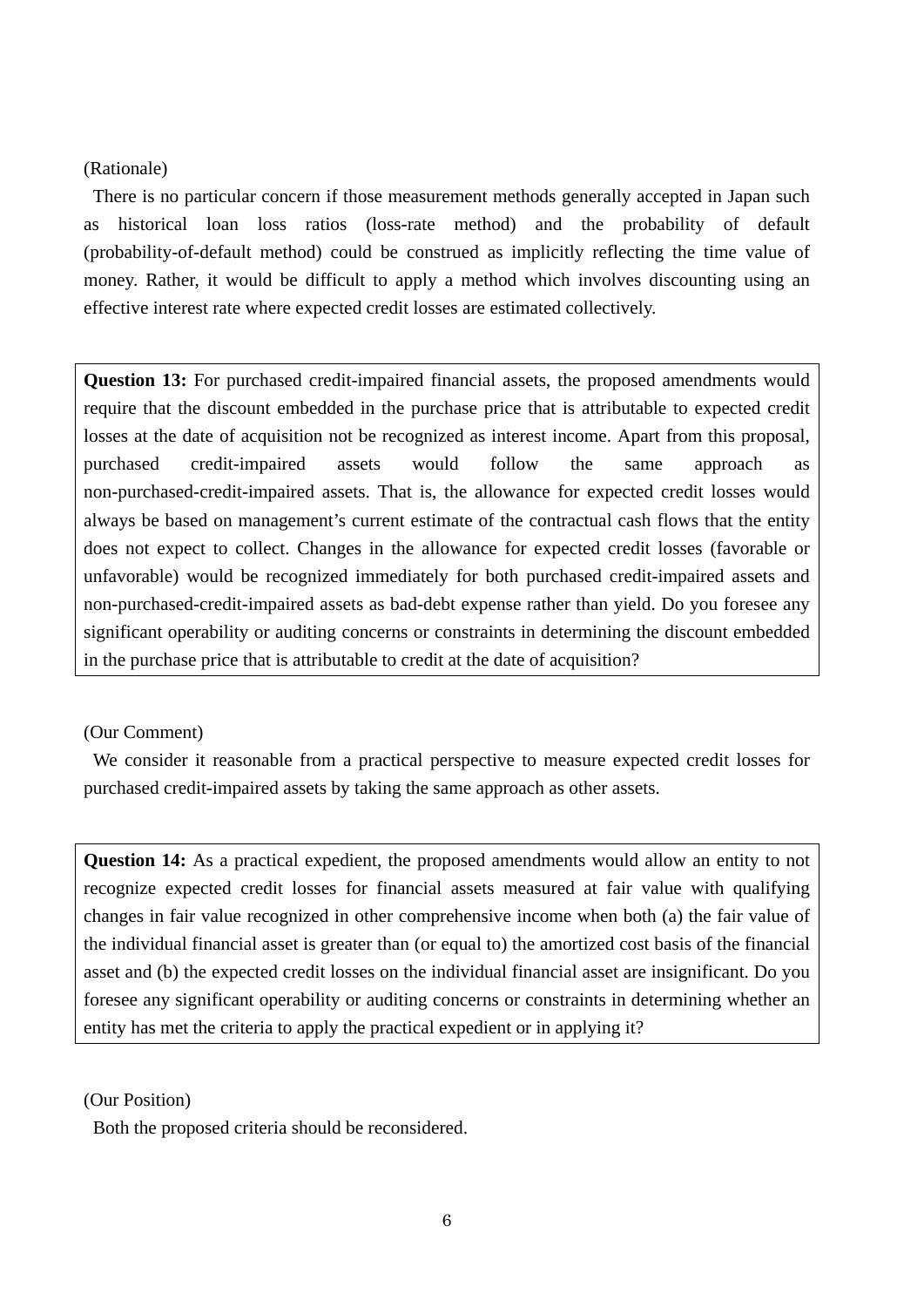#### (Rationale)

While the fair value of the individual financial assets reflects changes in factors other than the credit quality (e.g. interest rates), such factors are irrelevant to the recognition/non-recognition of credit losses. As such, criterion (a) should be eliminated.

Criterion (b), on the other hand, needs to be reconsidered. If expected credit losses are estimated collectively by using measurement methods such as historical loan loss ratios and the probability of default, requiring entities to assess the significance of the expected credit losses on the individual financial assets would create a considerable practical burden. Therefore, criterion (b) should be reconsidered so that it can be applied to cases where expected credit losses are estimated collectively.

**Question 15:** The proposed amendments would require that an entity place a financial asset on nonaccrual status when it is not probable that the entity will receive substantially all of the principal or substantially all of the interest. In such circumstances, the entity would be required to apply either the cost-recovery method or the cash-basis method, as described in paragraph 825-15-25-10. Do you believe that this proposal will change current practice? Do you foresee any significant operability or auditing concerns with this proposed amendment?

### (Our Position)

We support the FASB's proposal to place nonaccrual status according to the quality of financial assets; however the application of either the cost-recovery method or the cash-basis method should be made optional.

A transitional provision is requested to be set for debt securities for which impairment was recognized.

#### (Rationale)

It is common practice in Japan for the accrual of interest income to be ceased for those receivables for which interest is not collected when a considerable time has passed from the due date as well as for claims against bankrupt and substantially bankrupt obligors and others. However, in cases where the loan agreement entered into with customers are still effective, it is not reasonable and may cause practical problems if financial institutions may determine at their discretion whether to appropriate cash receipts to principal or interest. Such an approach will not result in providing useful financial information for users' decision-making.

For debt securities for which impairment was recognized, it is impracticable to trace the carrying amount before impairment back to the point of acquiring such assets, and to record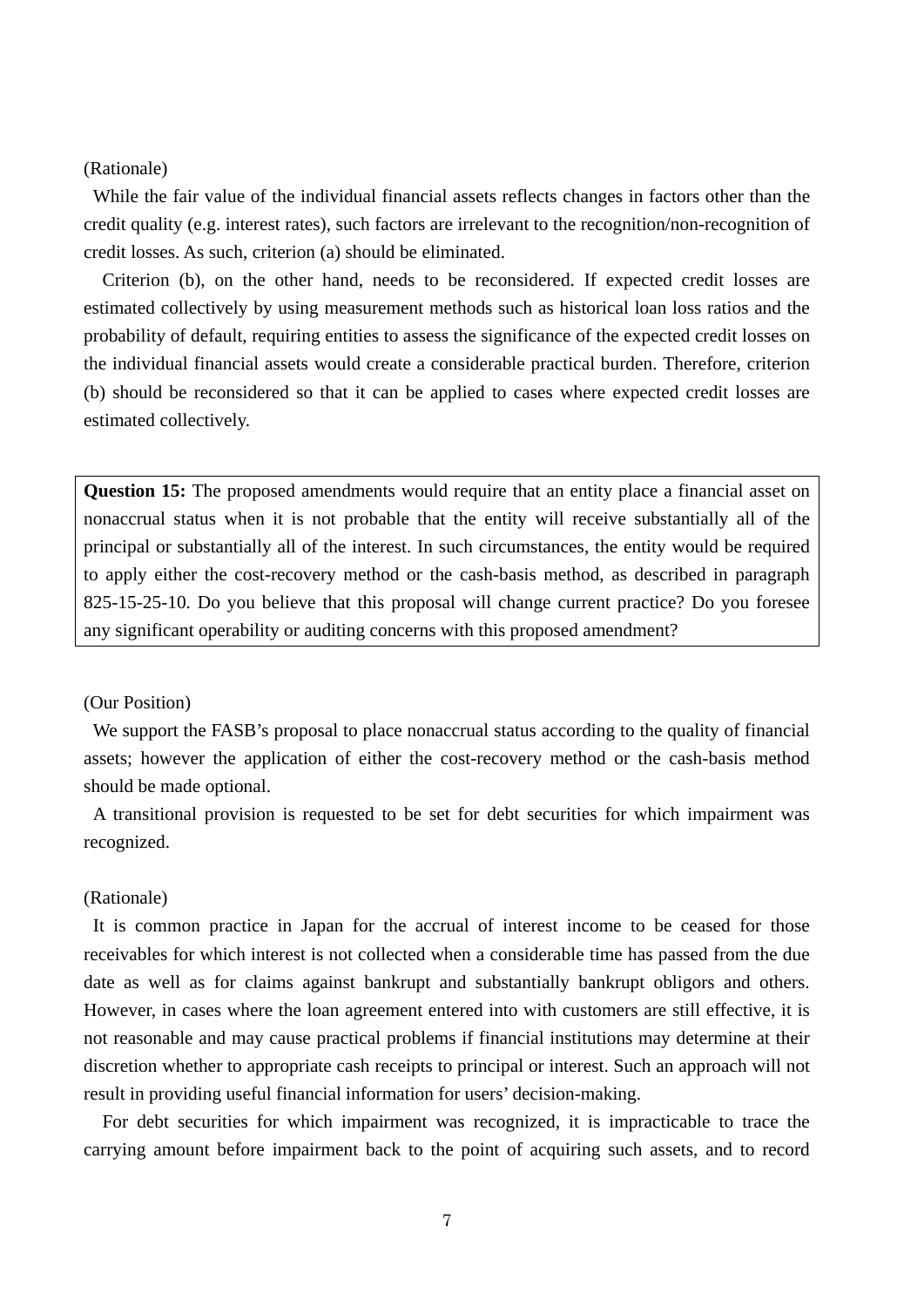additional payments as an adjustment to the allowance for expected credit losses. Therefore, in the case of those debt securities for which impairment was recognized before the application of the proposed amendments, the FASB is respectfully requested to introduce a certain transitional provision that allows such additional payments to be recorded in earnings as per current practice, instead of recording an adjustment to the allowance for expected credit losses.

**Question 16:** Under existing U.S. GAAP, the accounting by a creditor for a modification to an existing debt instrument depends on whether the modification qualifies as a troubled debt restructuring. As described in paragraphs BC45– BC47 of the basis for conclusions, the Board continues to believe that the economic concession granted by a creditor in a troubled debt restructuring reflects the creditor's effort to maximize its recovery of the original contractual cash flows in a debt instrument. As a result, unlike certain other modifications that do not qualify as troubled debt restructurings, the Board views the modified debt instrument that follows a troubled debt restructuring as a continuation of the original debt instrument. Do you believe that the distinction between troubled debt restructurings and nontroubled debt restructurings continues to be relevant? Why or why not?

### (Our Position)

We believe that the distinction between troubled debt restructurings and nontroubled debt restructurings continues to be relevant.

## (Rationale)

We agree with the FASB's view that the economic concession granted by a creditor in a troubled debt restructuring reflects the creditor's effort to maximize its recovery of the original contractual cash flows from the debt instrument, and therefore the modified debt instrument that follows a troubled debt restructuring is considered as a continuation of the original debt instrument.

**Question 18:** Do you foresee any significant operability or auditing concerns or constraints in complying with the disclosure proposals in the proposed Update?

### (Our Position)

There are concerns over some areas in the proposed Update.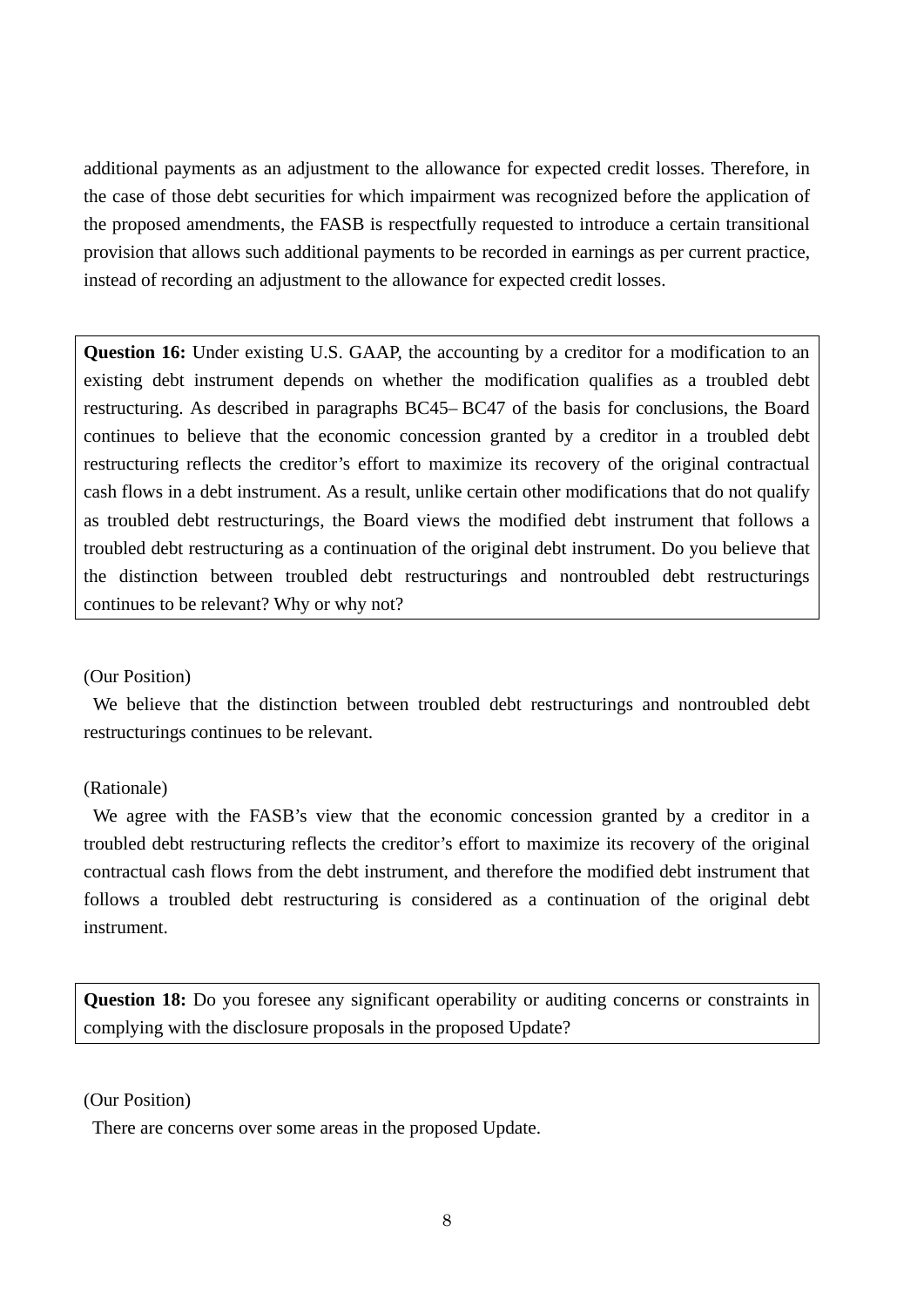# (Rationale)

Specifically, we are concerned about the following areas:

# <Overall>

The proposed amendments require entities to disclose either by portfolio segment or by class of financial asset. The information at the portfolio segment level may reveal an entity's strategy in some cases and therefore level of disclosure should be made optional.

# <Roll Forward (Breakdown of Increase/Decrease) >

For certain debt instruments, the majority of transactions are rolled over in the short-term and therefore information on Originations and Repayments is not currently obtained. The collection of such information will require new systems development. Further, it is expected that the figures for Originations and Repayments will tend to be significantly large. However, such information will not result in providing useful financial information for users' decision-making.

**Question 19:** Do you believe that the implementation guidance and illustrative examples included in this proposed Update are sufficient? If not, what additional guidance or examples are needed?

# (Our Comment)

The following additional guidance and example are needed.

- Examples of the amortized cost calculation concerning non-purchased-credit-impaired assets (Fixed/variable interest rate; individual asset/pool of assets).
- A guidance regarding financial assets whose carrying amount is modified by applying fair value hedge accounting (if debt securities are within the scope of this proposal).

**Question 20:** Do you agree with the transition provision in this proposed Update? If not, why?

## (Our Comment)

We agree with the transition provision from a practical perspective.